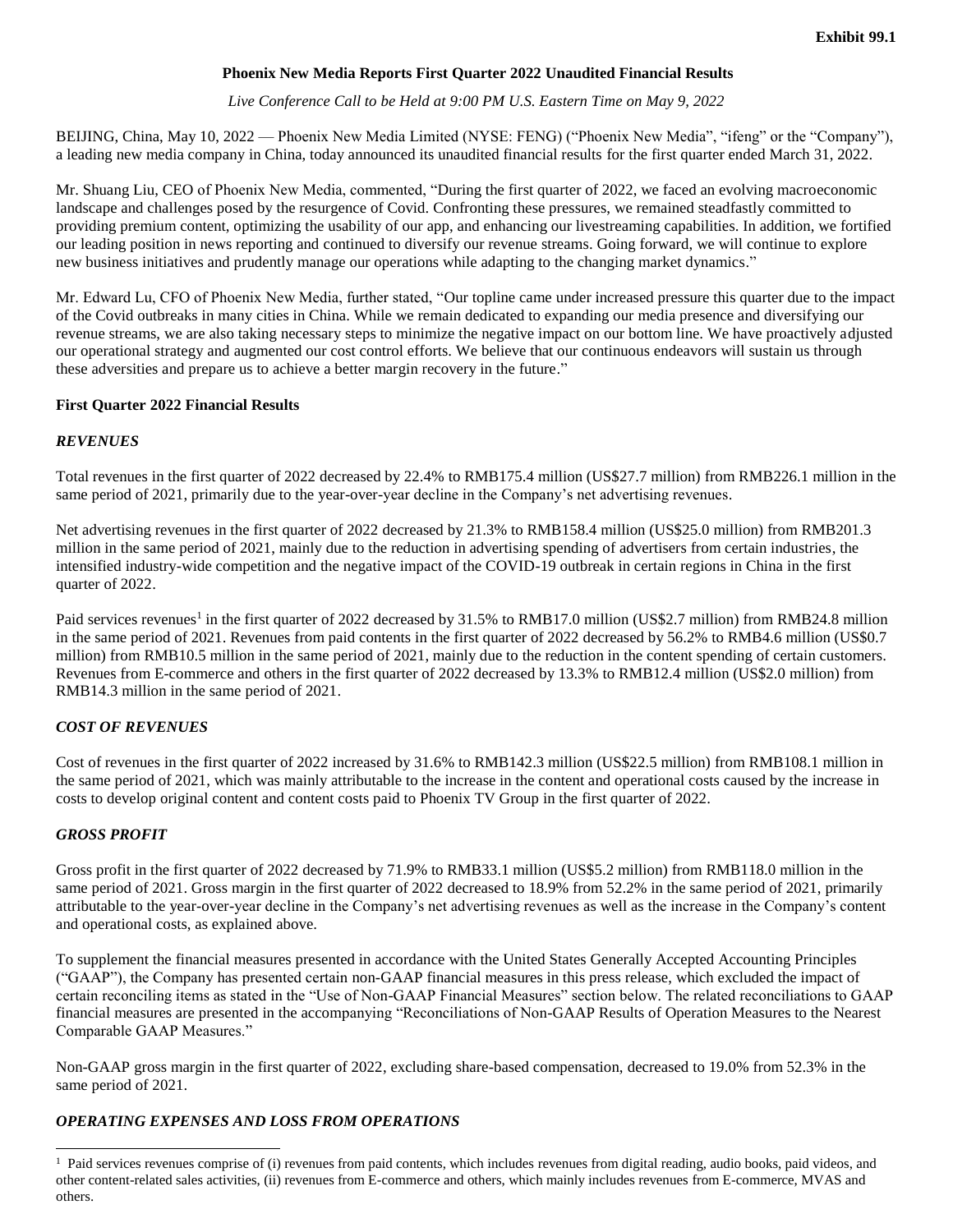Total operating expenses in the first quarter of 2022 decreased by 12.5% to RMB139.9 million (US\$22.1 million) from RMB159.9 million in the same period of 2021, primarily attributable to the decrease in the personnel-related expenses as a result of the strict cost control measures.

Loss from operations in the first quarter of 2022 was RMB106.8 million (US\$16.8 million), compared to RMB41.9 million in the same period of 2021. Operating margin in the first quarter of 2022 was negative 60.9%, compared to negative 18.6% in the same period of 2021.

Non-GAAP loss from operations in the first quarter of 2022, which excluded share-based compensation, was RMB106.1 million (US\$16.7 million), compared to non-GAAP loss from operations of RMB40.7 million in the same period of 2021. Non-GAAP operating margin in the first quarter of 2022, excluding share-based compensation, was negative 60.5%, compared to negative 18.0% in the same period of 2021.

## *OTHER INCOME OR LOSS*

Other income or loss reflects net interest income, foreign currency exchange gain or loss, income or loss from equity method investments, net of impairment, fair value changes in investments, net, and others, net<sup>2</sup>. Total net other income in the first quarter of 2022 was RMB13.5 million (US\$2.1 million), compared to RMB12.5 million in the same period of 2021. The increase in total net other income was mainly due to the following:

- Net interest income in the first quarter of 2022 was RMB8.6 million (US\$1.4 million), compared to RMB10.7 million in the same period of 2021.
- Foreign currency exchange gain in the first quarter of 2022 was RMB1.2 million (US\$0.2 million), compared to a foreign currency exchange loss of RMB2.8 million in the same period of 2021.
- Loss from equity method investments, net of impairment, in the first quarter of 2022 was RMB0.2 million (US\$0.03 million), compared to a loss of RMB0.2 million in the same period of 2021.
- Fair value changes in investments, net in the first quarter of 2022 was a gain of RMB0.8 million (US\$0.1 million), compared to a gain of RMB0.1 million in the same period of 2021, which represented changes in fair value of investments in certain private equity funds.
- Others, net, in the first quarter of 2022 was RMB3.1 million (US\$0.4 million), compared to RMB4.7 million in the same period of 2021.

## *NET LOSS ATTRIBUTABLE TO PHOENIX NEW MEDIA LIMITED*

Net loss attributable to Phoenix New Media Limited in the first quarter of 2022 was RMB79.7 million (US\$12.6 million), compared to net loss attributable to Phoenix New Media Limited of RMB29.2 million in the same period of 2021. Net margin in the first quarter of 2022 was negative 45.4%, compared to negative 12.9% in the same period of 2021. Net loss per diluted ordinary share in the first quarter of 2022 was RMB0.14 (US\$0.02), compared to RMB0.05 in the same period of 2021.

Non-GAAP net loss attributable to Phoenix New Media Limited, which excluded share-based compensation, income or loss from equity method investments, net of impairment, and fair value changes in investments, net, was RMB79.6 million (US\$12.6 million) in the first quarter of 2022, compared to RMB27.8 million in the same period of 2021. Non-GAAP net margin in the first quarter of 2022 was negative  $45.4\%$ , compared to negative 12.3% in the same period of 2021. Non-GAAP net loss per diluted ADS<sup>3</sup> in the first quarter of 2022 was RMB1.09 (US\$0.17), compared to RMB0.38 in the same period of 2021.

In the first quarter of 2022, the Company's weighted average number of ADSs used in the computation of diluted net loss per ADS was 72,790,541. As of March 31, 2022, the Company had a total of 582,324,325 ordinary shares outstanding, or the equivalent of 72,790,541 ADSs.

## *CERTAIN BALANCE SHEET ITEMS*

As of March 31, 2022, the Company's cash and cash equivalents, term deposits and short term investments and restricted cash were RMB1.41 billion (US\$222.8 million).

## **Business Outlook**

 $\overline{a}$ 

<sup>&</sup>lt;sup>2</sup> "Others, net" primarily consists of government subsidies and litigation loss provisions.

<sup>&</sup>lt;sup>3</sup> "ADS" means American Depositary Share of the Company. Each ADS represents eight Class A ordinary shares of the Company.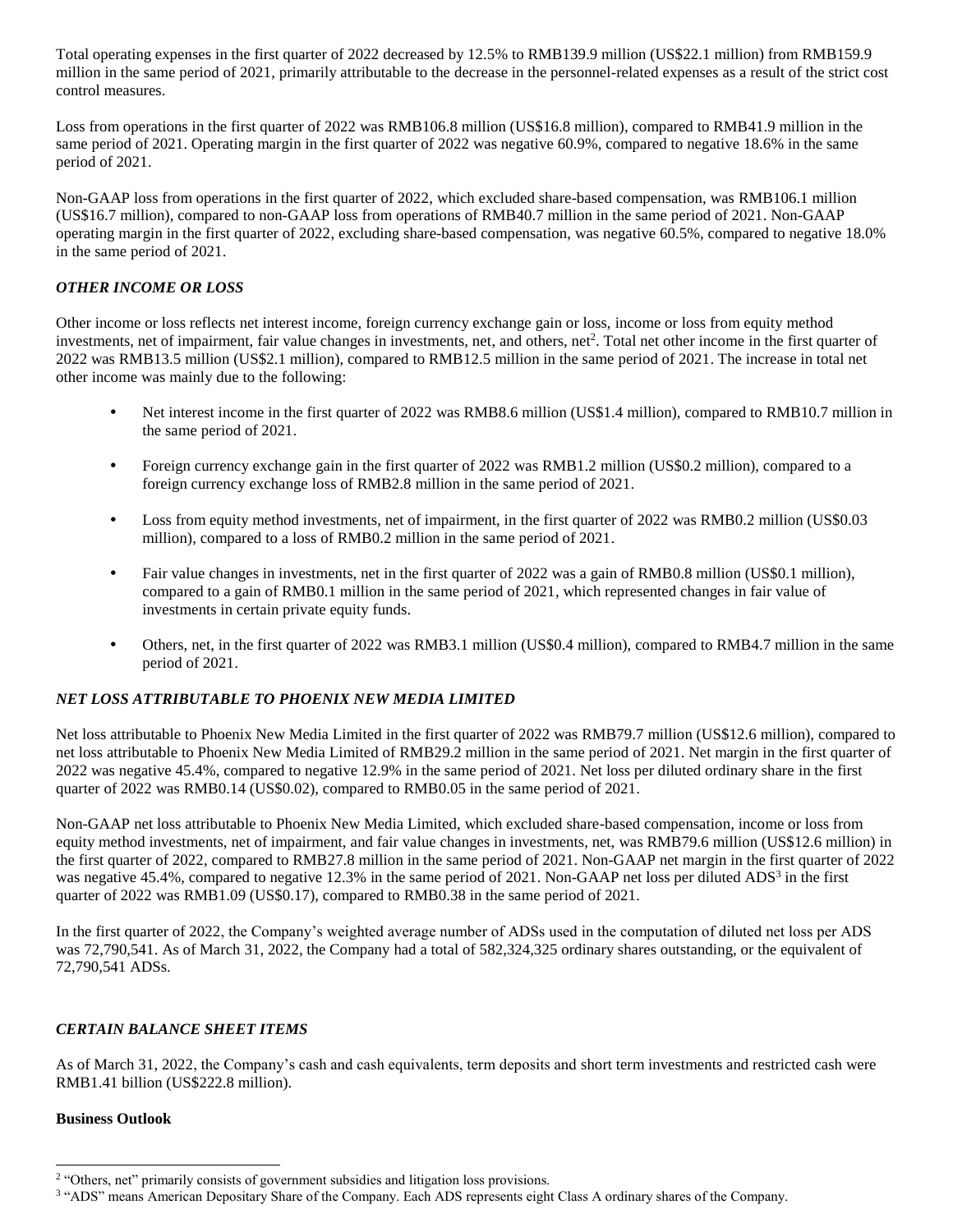For the second quarter of 2022, the Company expects its total revenues to be between RMB198.6 million and RMB218.6 million; net advertising revenues are expected to be between RMB167.0 million and RMB182.0 million; and paid services revenues are expected to be between RMB31.6 million and RMB36.6 million.

All of the above forecasts reflect the current and preliminary view of the Company's management, which are subject to changes and substantial uncertainty, particularly in view of the potential impact of the COVID-19 outbreak, the effects of which are difficult to analyse and predict.

## **Conference Call Information**

The Company will hold a conference call at 9:00 p.m. U.S. Eastern Time on May 9, 2022 (May 10, 2022 at 9:00 a.m. Beijing/Hong Kong time) to discuss its first quarter 2022 unaudited financial results and operating performance.

To participate in the call, please register in advance of the conference by navigating to

http://apac.directeventreg.com/registration/event/4731568. Upon registering, you will be provided with participant dial-in numbers, Direct Event passcode and unique registrant ID by email. Please dial in 10 minutes prior to the call, using the participant dial-in numbers, Direct Event Passcode and unique registrant ID that will be provided upon registering. You will be automatically linked to the live call after completion of this process.

A replay of the call will be available through May 17, 2022 by using the dial-in numbers and conference ID below:

| International:        | $+61281990299$    |
|-----------------------|-------------------|
| Mainland China:       | 4008209703        |
| Hong Kong:            | $+85230512780$    |
| <b>United States:</b> | $+1$ 646 254 3697 |
| Conference ID:        | 4731568           |

A live and archived webcast of the conference call will also be available at the Company's investor relations website at http://ir.ifeng.com.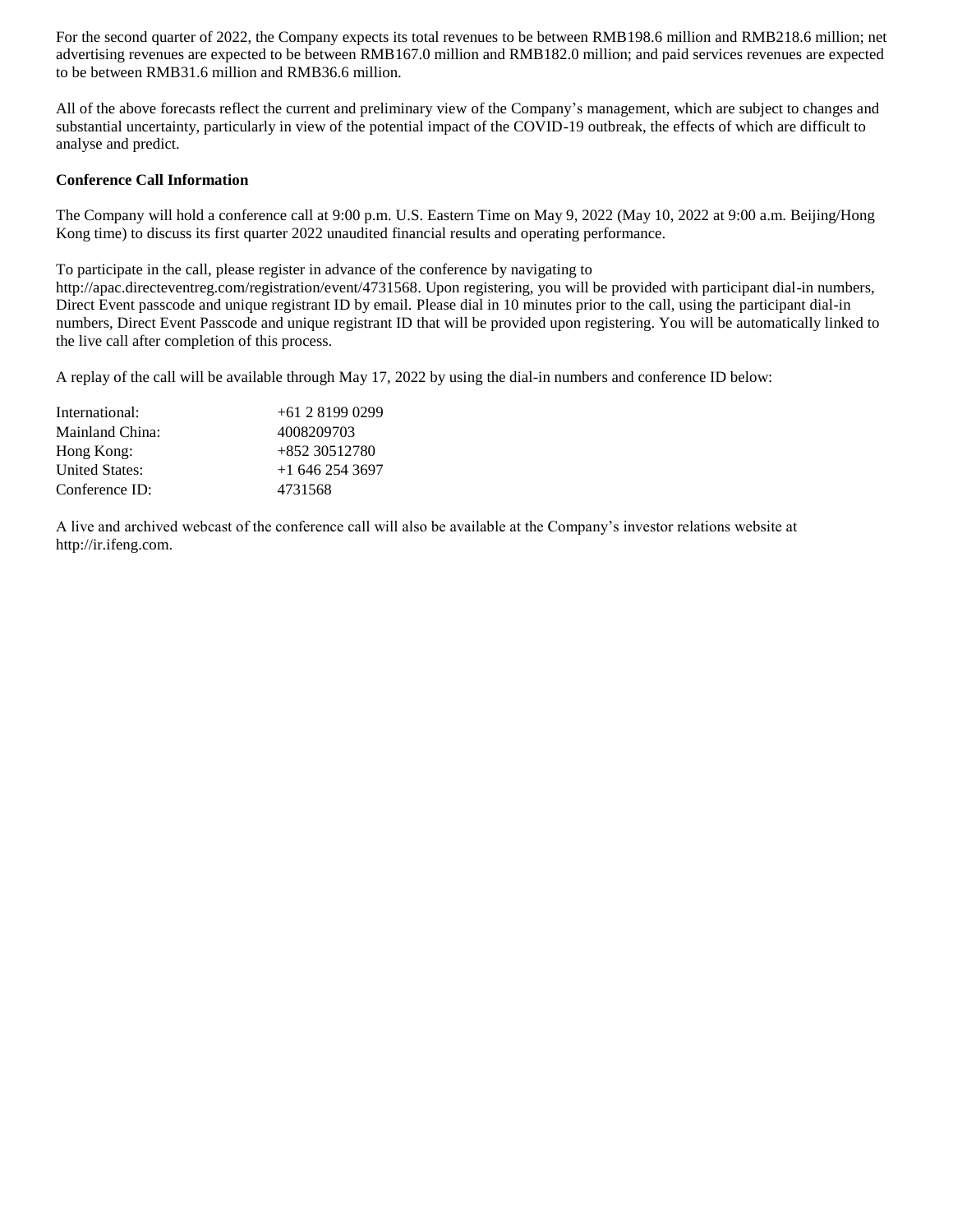#### **Use of Non-GAAP Financial Measures**

To supplement the consolidated financial statements presented in accordance with the United States Generally Accepted Accounting Principles ("GAAP"), Phoenix New Media Limited uses non-GAAP gross profit, non-GAAP gross margin, non-GAAP income or loss from operations, non-GAAP operating margin, non-GAAP net income or loss attributable to Phoenix New Media Limited, non-GAAP net margin and non-GAAP net income or loss per diluted ADS, each of which is a non-GAAP financial measure. Non-GAAP gross profit is gross profit excluding share-based compensation. Non-GAAP gross margin is non-GAAP gross profit divided by total revenues. Non-GAAP income or loss from operations is income or loss from operations excluding share-based compensation. Non-GAAP operating margin is non-GAAP income or loss from operations divided by total revenues. Non-GAAP net income or loss attributable to Phoenix New Media Limited is net income or loss attributable to Phoenix New Media Limited excluding share-based compensation, income or loss from equity method investments, net of impairment, and fair value changes in investments, net. Non-GAAP net margin is non-GAAP net income or loss attributable to Phoenix New Media Limited divided by total revenues. Non-GAAP net income or loss per diluted ADS is non-GAAP net income or loss attributable to Phoenix New Media Limited divided by weighted average number of diluted ADSs. The Company believes that separate analysis and exclusion of the aforementioned non-GAAP to GAAP reconciling items add clarity to the constituent parts of its performance. The Company reviews these non-GAAP financial measures together with the related GAAP financial measures to obtain a better understanding of its operating performance. It uses these non-GAAP financial measures for planning, forecasting and measuring results against the forecast. The Company believes that using these non-GAAP financial measures to evaluate its business allows both management and investors to assess the Company's performance against its competitors and ultimately monitor its capacity to generate returns for investors. The Company also believes that these non-GAAP financial measures are useful supplemental information for investors and analysts to assess its operating performance without the effect of items like share-based compensation, income or loss from equity method investments, net of impairment, fair value changes in investments, net, which have been and will continue to be significant recurring items. However, the use of these non-GAAP financial measures has material limitations as an analytical tool. One of the limitations of using these non-GAAP financial measures is that they do not include all items that impact the Company's gross profit, income or loss from operations and net income or loss attributable to Phoenix New Media Limited for the period. In addition, because these non-GAAP financial measures are not calculated in the same manner by all companies, they may not be comparable to other similarly titled measures used by other companies. In light of the foregoing limitations, you should not consider these non-GAAP financial measures in isolation from, or as an alternative to, the financial measures prepared in accordance with GAAP.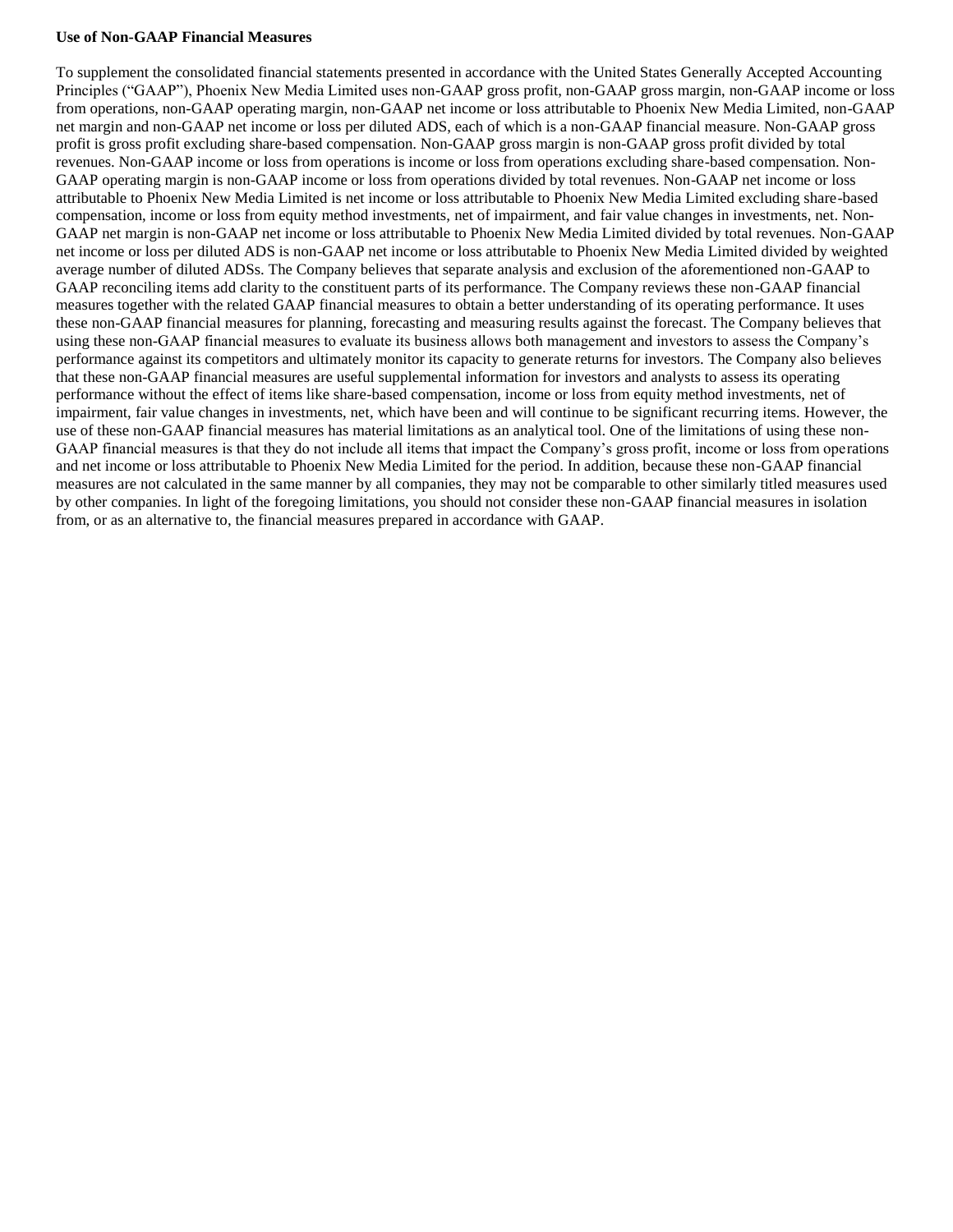## **Exchange Rate**

This announcement contains translations of certain RMB amounts into U.S. dollars ("USD") at specified rates solely for the convenience of the readers. Unless otherwise stated, all translations from RMB to USD were made at the rate of RMB6.3393 to US\$1.00, the noon buying rate in effect on March 31, 2022 in the H.10 statistical release of the Federal Reserve Board. The Company makes no representation that the RMB or USD amounts referred could be converted into USD or RMB, as the case may be, at any particular rate or at all. For analytical presentations, all percentages are calculated using the numbers presented in the financial statements contained in this earnings release.

### **About Phoenix New Media Limited**

Phoenix New Media Limited (NYSE: FENG) is a leading new media company providing premium content on an integrated Internet platform, including PC and mobile, in China. Having originated from a leading global Chinese language TV network based in Hong Kong, Phoenix TV, the Company enables consumers to access professional news and other quality information and share usergenerated content on the Internet through their PCs and mobile devices. Phoenix New Media's platform includes its PC channel, consisting of ifeng.com website, which comprises interest-based verticals and interactive services; its mobile channel, consisting of mobile news applications, mobile video application, digital reading applications and mobile Internet website; and its operations with third-party business partners, including the telecom operators that provides mobile value-added services.

### **Safe Harbor Statement**

This announcement contains forward-looking statements. These statements are made under the "safe harbor" provisions of the U.S. Private Securities Litigation Reform Act of 1995. These forward-looking statements can be identified by terminology such as "will," "expects," "anticipates," "future," "intends," "plans," "believes," "estimates" and similar statements. Among other things, the business outlook and quotations from management in this announcement, as well as Phoenix New Media's strategic and operational plans, contain forward-looking statements. Phoenix New Media may also make written or oral forward−looking statements in its periodic reports to the U.S. Securities and Exchange Commission ("SEC") on Forms 20−F and 6−K, in its annual report to shareholders, in press releases and other written materials and in oral statements made by its officers, directors or employees to third parties. Statements that are not historical facts, including statements about Phoenix New Media's beliefs and expectations, are forwardlooking statements. Forward-looking statements involve inherent risks and uncertainties. A number of factors could cause actual results to differ materially from those contained in any forward-looking statement, including but not limited to the following: the Company's goals and strategies; the Company's future business development, financial condition and results of operations; the expected growth of online and mobile advertising, online video and mobile paid services markets in China; the Company's reliance on online and mobile advertising for a majority of its total revenues; the Company's expectations regarding demand for and market acceptance of its services; the Company's expectations regarding maintaining and strengthening its relationships with advertisers, partners and customers; the Company's investment plans and strategies; fluctuations in the Company's quarterly operating results; the Company's plans to enhance its user experience, infrastructure and services offerings; competition in its industry in China; relevant government policies and regulations relating to the Company; and the effects of the COVID-19 on the economy in China in general and on the Company's business in particular. Further information regarding these and other risks is included in the Company's filings with the SEC, including its registration statement on Form F−1, as amended, and its annual reports on Form 20−F. All information provided in this press release and in the attachments is as of the date of this press release, and Phoenix New Media does not undertake any obligation to update any forward-looking statement, except as required under applicable law.

#### **For investor and media inquiries please contact:**

Phoenix New Media Limited Qing Liu Email: investorrelations@ifeng.com

ICR, LLC Robin Yang Tel: +1 (646) 405-4883 Email: investorrelations@ifeng.com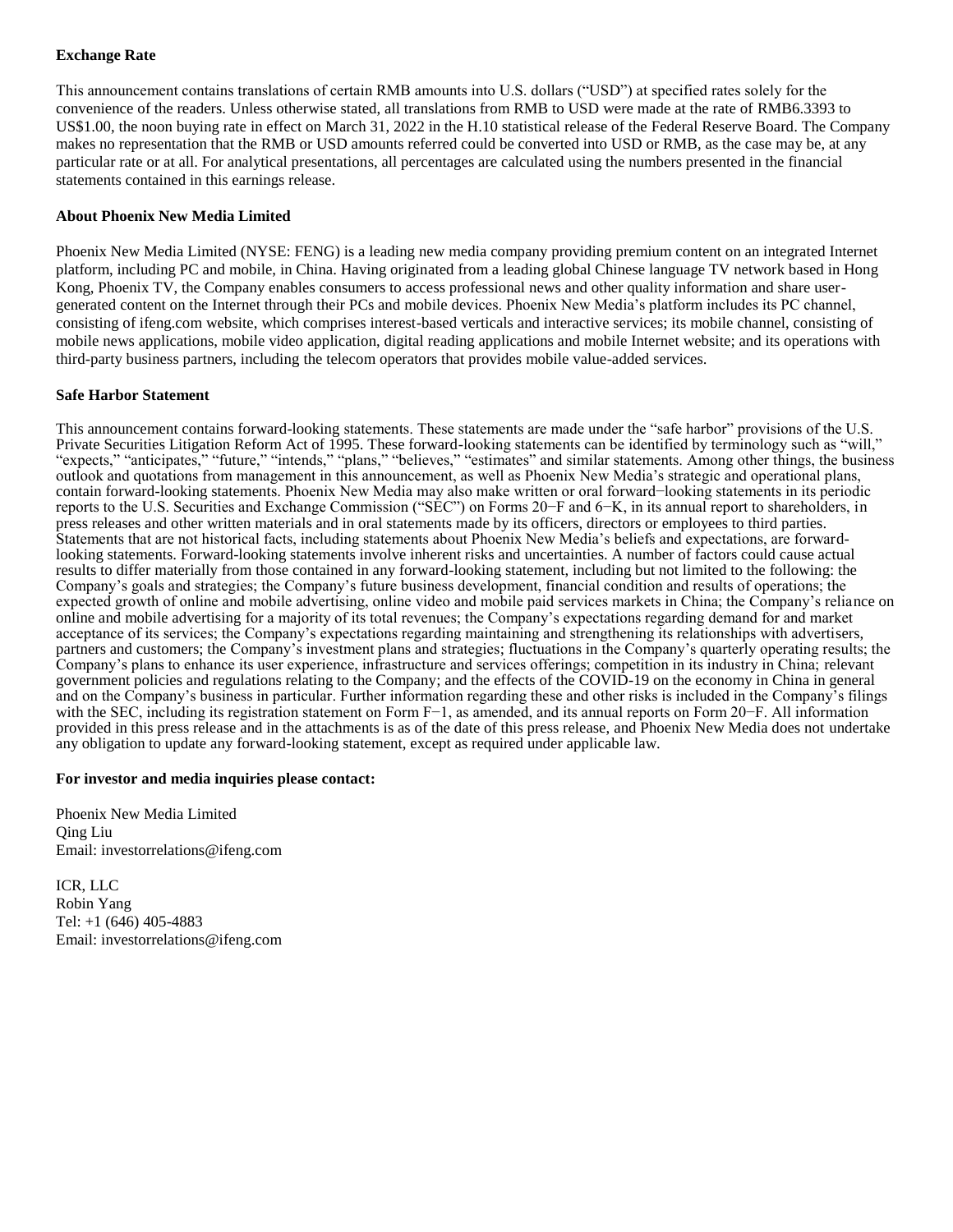## **Phoenix New Media Limited Condensed Consolidated Balance Sheets (Amounts in thousands)**

|                                                      | December 31,<br>2021 | March 31,<br>2022 | March 31,<br>2022 |
|------------------------------------------------------|----------------------|-------------------|-------------------|
|                                                      | <b>RMB</b>           | <b>RMB</b>        | US\$              |
|                                                      | Audited*             | <b>Unaudited</b>  | <b>Unaudited</b>  |
| <b>ASSETS</b>                                        |                      |                   |                   |
| <b>Current assets:</b>                               |                      |                   |                   |
| Cash and cash equivalents                            | 188,980              | 90,776            | 14,320            |
| Term deposits and short term investments             | 1,309,028            | 1,306,523         | 206,099           |
| Restricted cash                                      | 15,618               | 15,225            | 2,402             |
| Accounts receivable, net                             | 456.935              | 409,334           | 64,571            |
| Amounts due from related parties                     | 57,079               | 43,239            | 6,821             |
| Prepayment and other current assets                  | 49,363               | 55,098            | 8,691             |
| <b>Total current assets</b>                          | 2,077,003            | 1,920,195         | 302,904           |
| <b>Non-current assets:</b>                           |                      |                   |                   |
| Property and equipment, net                          | 29,051               | 26,930            | 4,248             |
| Intangible assets, net                               | 22,495               | 22,847            | 3,604             |
| Available-for-sale debt investments                  | 29,401               | 23,146            | 3,651             |
| Equity investments, net                              | 111,128              | 120,722           | 19,044            |
| Deferred tax assets                                  | 92,189               | 97,931            | 15,448            |
| Operating lease right-of-use assets, net             | 41,361               | 31,362            | 4,947             |
| Other non-current assets                             | 3,218                | 3,021             | 476               |
| <b>Total non-current assets</b>                      | 328,843              | 325,959           | 51,418            |
| <b>Total assets</b>                                  | 2,405,846            | 2,246,154         | 354,322           |
| <b>LIABILITIES AND SHAREHOLDERS' EQUITY</b>          |                      |                   |                   |
|                                                      |                      |                   |                   |
| <b>Current liabilities:</b>                          |                      |                   |                   |
| Accounts payable                                     | 217.172              | 216.492           | 34,151            |
| Amounts due to related parties                       | 34,735               | 37,721            | 5,950             |
| Advances from customers                              | 33,461               | 33,643            | 5,307             |
| Taxes payable                                        | 412,776              | 411,840           | 64,966            |
| Salary and welfare payable                           | 119,812              | 85,011            | 13,410            |
| Accrued expenses and other current liabilities       | 123,243              | 105,326           | 16,615            |
| Operating lease liabilities                          | 25,780               | 14,173            | 2,236             |
| <b>Total current liabilities</b>                     | 966,979              | 904,206           | 142,635           |
| <b>Non-current liabilities:</b>                      |                      |                   |                   |
| Deferred tax liabilities                             | 1,312                | 1,312             | 207               |
| Long-term liabilities                                | 28,330               | 28,329            | 4,469             |
| Operating lease liabilities                          | 20,070               | 18,193            | 2,870             |
| <b>Total non-current liabilities</b>                 | 49,712               | 47,834            | 7,546             |
| <b>Total liabilities</b>                             | 1,016,691            | 952,040           | 150,181           |
| Shareholders' equity:                                |                      |                   |                   |
| Phoenix New Media Limited shareholders' equity:      |                      |                   |                   |
| Class A ordinary shares                              | 17,499               | 17,499            | 2,760             |
| Class B ordinary shares                              | 22,053               | 22,053            | 3,479             |
| Additional paid-in capital                           | 1,629,014            | 1,629,703         | 257,079           |
| <b>Statutory reserves</b>                            | 98,482               | 98,482            | 15,535            |
| Accumulated deficit                                  | (300, 357)           | (380, 054)        | (59, 952)         |
| Accumulated other comprehensive loss                 | (39, 308)            | (45, 914)         | (7,243)           |
| Total Phoenix New Media Limited shareholders' equity | 1,427,383            | 1,341,769         | 211,658           |
| Noncontrolling interests                             | (38, 228)            | (47, 655)         | (7,517)           |
| <b>Total shareholders' equity</b>                    | 1,389,155            | 1,294,114         | 204,141           |
| Total liabilities and shareholders' equity           | 2,405,846            | 2,246,154         | 354,322           |

\* Derived from audited financial statements included in the Company's Form 20-F dated April 28, 2022.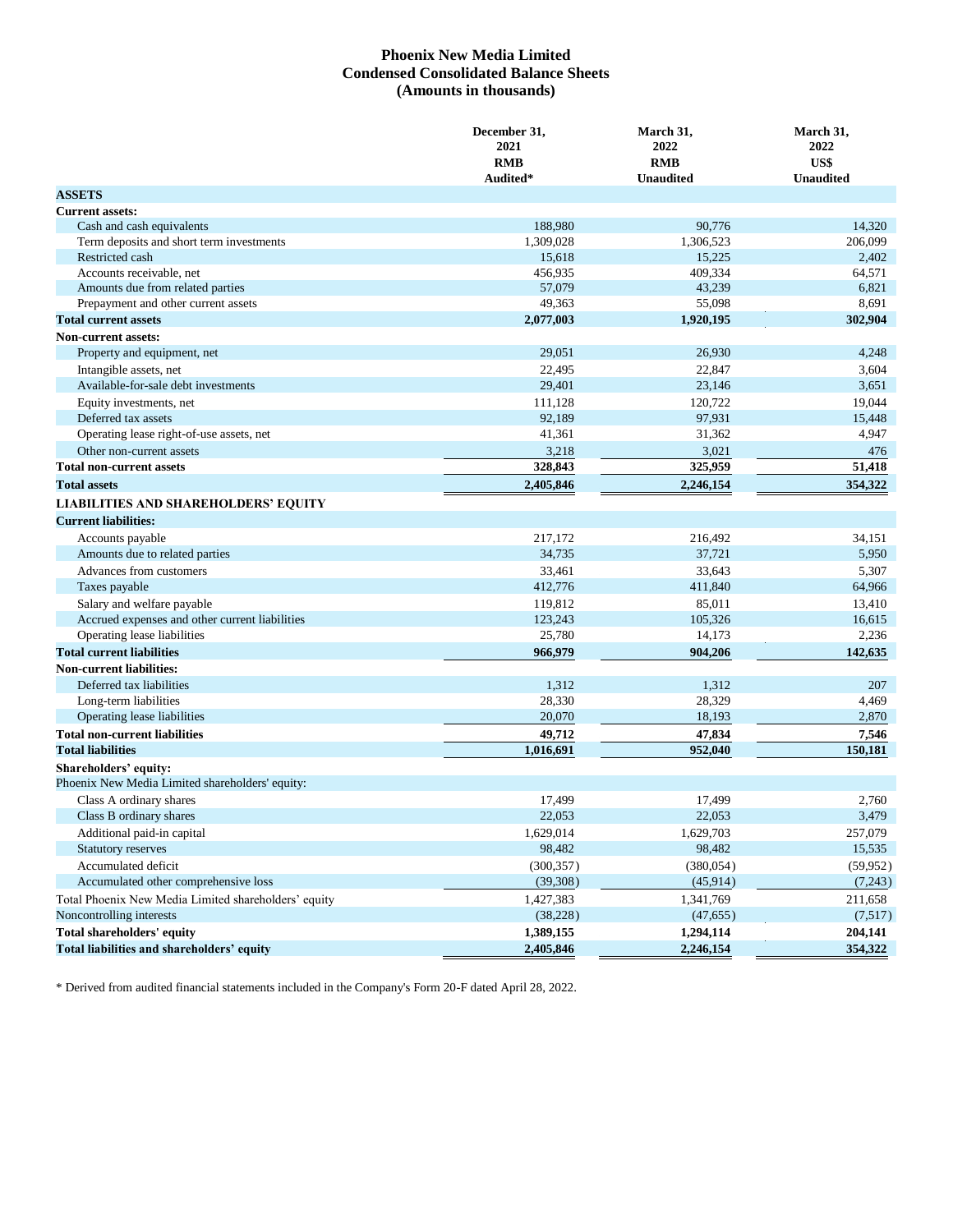# **Phoenix New Media Limited Condensed Consolidated Statements of Comprehensive Income/(loss) (Amounts in thousands, except for number of shares and per share (or ADS) data)**

|                                                                                                           | <b>Three Months Ended</b>                           |                                                        |                                              |                                               |  |  |  |  |
|-----------------------------------------------------------------------------------------------------------|-----------------------------------------------------|--------------------------------------------------------|----------------------------------------------|-----------------------------------------------|--|--|--|--|
|                                                                                                           | March 31,<br>2021<br><b>RMB</b><br><b>Unaudited</b> | December 31,<br>2021<br><b>RMB</b><br><b>Unaudited</b> | March 31,<br>2022<br>RMB<br><b>Unaudited</b> | March 31,<br>2022<br>US\$<br><b>Unaudited</b> |  |  |  |  |
| <b>Revenues:</b>                                                                                          |                                                     |                                                        |                                              |                                               |  |  |  |  |
| Net advertising revenues                                                                                  | 201,313                                             | 279,163                                                | 158,376                                      | 24,983                                        |  |  |  |  |
| Paid service revenues                                                                                     | 24,778                                              | 23,750                                                 | 17,005                                       | 2,682                                         |  |  |  |  |
| <b>Total revenues</b>                                                                                     | 226,091                                             | 302,913                                                | 175,381                                      | 27,665                                        |  |  |  |  |
| Cost of revenues                                                                                          | (108, 104)                                          | (197, 539)                                             | (142, 319)                                   | (22, 450)                                     |  |  |  |  |
| Gross profit                                                                                              | 117,987                                             | 105,374                                                | 33,062                                       | 5,215                                         |  |  |  |  |
| <b>Operating expenses:</b>                                                                                |                                                     |                                                        |                                              |                                               |  |  |  |  |
| Sales and marketing expenses                                                                              | (64, 843)                                           | (83, 881)                                              | (59, 394)                                    | (9,369)                                       |  |  |  |  |
| General and administrative expenses                                                                       | (54,828)                                            | (33,757)                                               | (45, 446)                                    | (7,169)                                       |  |  |  |  |
| Technology and product development expenses                                                               | (40,275)                                            | (40,771)                                               | (35,041)                                     | (5,528)                                       |  |  |  |  |
| <b>Total operating expenses</b>                                                                           | (159, 946)                                          | (158, 409)                                             | (139.881)                                    | (22,066)                                      |  |  |  |  |
| <b>Loss from operations</b>                                                                               | (41,959)                                            | (53,035)                                               | (106, 819)                                   | (16, 851)                                     |  |  |  |  |
| Other income/(loss):                                                                                      |                                                     |                                                        |                                              |                                               |  |  |  |  |
| Interest income, net                                                                                      | 10,740                                              | 10,957                                                 | 8,583                                        | 1,354                                         |  |  |  |  |
| Foreign currency exchange (loss)/gain                                                                     | (2,765)                                             | 6,392                                                  | 1,173                                        | 185                                           |  |  |  |  |
| (Loss)/income from equity method investments, net of impairment                                           | (220)                                               | 1,152                                                  | (180)                                        | (28)                                          |  |  |  |  |
| Fair value changes in investments, net                                                                    | 113                                                 | (1,318)                                                | 774                                          | 122                                           |  |  |  |  |
| Others, net                                                                                               | 4,670                                               | 12,122                                                 | 3,183                                        | 502                                           |  |  |  |  |
| Loss before income taxes                                                                                  | (29, 421)                                           | (23,730)                                               | (93, 286)                                    | (14,716)                                      |  |  |  |  |
| Income tax (expense)/benefit                                                                              | (250)                                               | (6,823)                                                | 4,124                                        | 651                                           |  |  |  |  |
| <b>Net loss</b>                                                                                           | (29,671)                                            | (30, 553)                                              | (89, 162)                                    | (14,065)                                      |  |  |  |  |
| Net loss/(income) attributable to noncontrolling interests                                                | 498                                                 | (4,874)                                                | 9,465                                        | 1,493                                         |  |  |  |  |
| Net loss attributable to Phoenix New Media Limited                                                        | (29, 173)                                           | (35, 427)                                              | (79, 697)                                    | (12,572)                                      |  |  |  |  |
| <b>Net loss</b>                                                                                           | (29,671)                                            | (30, 553)                                              | (89, 162)                                    | (14,065)                                      |  |  |  |  |
| Other comprehensive loss, net of tax: fair value remeasurement for available-for-sale<br>debt investments | (1,730)                                             | (4,881)                                                | (6, 154)                                     | (971)                                         |  |  |  |  |
| Other comprehensive income/(loss), net of tax: foreign currency translation<br>adjustment                 | 2,017                                               | (3,590)                                                | (452)                                        | (71)                                          |  |  |  |  |
| <b>Comprehensive loss</b>                                                                                 | (29, 384)                                           | (39, 024)                                              | (95,768)                                     | (15, 107)                                     |  |  |  |  |
| Comprehensive loss/(income) attributable to noncontrolling interests                                      | 498                                                 | (4,874)                                                | 9,465                                        | 1,493                                         |  |  |  |  |
| <b>Comprehensive loss attributable to Phoenix New Media Limited</b>                                       | (28, 886)                                           | (43,898)                                               | (86,303)                                     | (13, 614)                                     |  |  |  |  |
| Net loss per Class A and Class B ordinary share:                                                          |                                                     |                                                        |                                              |                                               |  |  |  |  |
| <b>Basic</b>                                                                                              | (0.05)                                              | (0.06)                                                 | (0.14)                                       | (0.02)                                        |  |  |  |  |
| Diluted                                                                                                   | (0.05)                                              | (0.06)                                                 | (0.14)                                       | (0.02)                                        |  |  |  |  |
| Net loss per ADS (1 ADS represents 8 Class A ordinary shares):                                            |                                                     |                                                        |                                              |                                               |  |  |  |  |
| <b>Basic</b>                                                                                              | (0.40)                                              | (0.49)                                                 | (1.09)                                       | (0.17)                                        |  |  |  |  |
| Diluted                                                                                                   | (0.40)                                              | (0.49)                                                 | (1.09)                                       | (0.17)                                        |  |  |  |  |
| Weighted average number of Class A and Class B ordinary shares used in computing<br>net loss per share:   |                                                     |                                                        |                                              |                                               |  |  |  |  |
| <b>Basic</b>                                                                                              | 582,324,325                                         | 582,324,325                                            | 582,324,325                                  | 582,324,325                                   |  |  |  |  |
| Diluted                                                                                                   | 582,324,325                                         | 582,324,325                                            | 582,324,325                                  | 582,324,325                                   |  |  |  |  |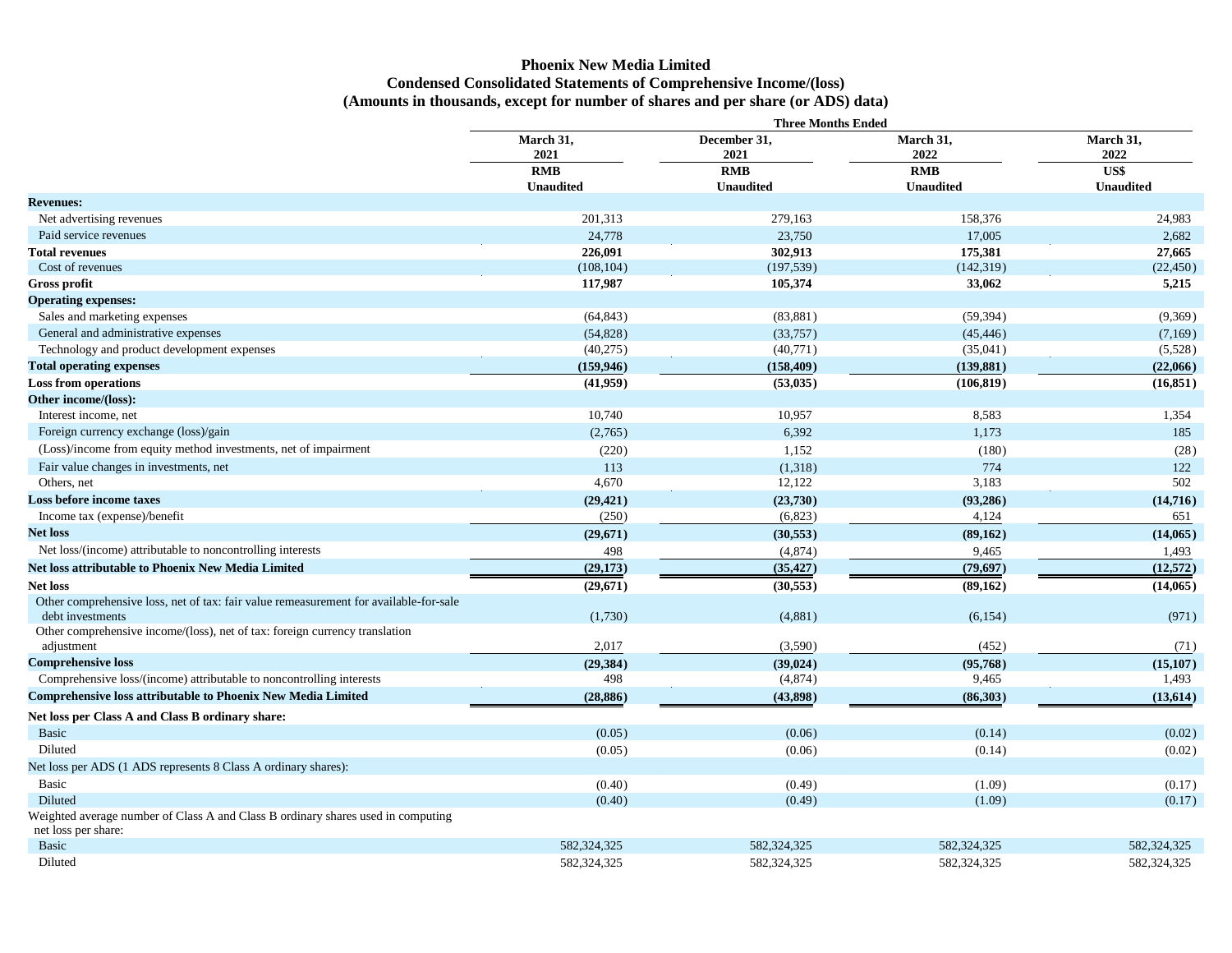# **Phoenix New Media Limited Condensed Segments Information (Amounts in thousands)**

|                               | <b>Three Months Ended</b> |                  |                  |                  |  |  |  |  |
|-------------------------------|---------------------------|------------------|------------------|------------------|--|--|--|--|
|                               | March 31,                 | December 31,     | March 31,        | March 31,        |  |  |  |  |
|                               | 2021                      | 2021             | 2022             | 2022             |  |  |  |  |
|                               | <b>RMB</b>                | <b>RMB</b>       | <b>RMB</b>       | US\$             |  |  |  |  |
|                               | <b>Unaudited</b>          | <b>Unaudited</b> | <b>Unaudited</b> | <b>Unaudited</b> |  |  |  |  |
| <b>Revenues:</b>              |                           |                  |                  |                  |  |  |  |  |
| Net advertising service       | 201,313                   | 279,163          | 158,376          | 24,983           |  |  |  |  |
| Paid services                 | 24,778                    | 23,750           | 17,005           | 2,682            |  |  |  |  |
| <b>Total revenues</b>         | 226,091                   | 302,913          | 175,381          | 27,665           |  |  |  |  |
| <b>Cost of revenues</b>       |                           |                  |                  |                  |  |  |  |  |
| Net advertising service       | 101,255                   | 189,306          | 136,097          | 21,469           |  |  |  |  |
| Paid services                 | 6,849                     | 8,233            | 6,222            | 981              |  |  |  |  |
| <b>Total cost of revenues</b> | 108,104                   | 197,539          | 142,319          | 22,450           |  |  |  |  |
| <b>Gross profit</b>           |                           |                  |                  |                  |  |  |  |  |
| Net advertising service       | 100,058                   | 89,857           | 22,279           | 3,514            |  |  |  |  |
| Paid services                 | 17,929                    | 15,517           | 10,783           | 1,701            |  |  |  |  |
| <b>Total gross profit</b>     | 117,987                   | 105,374          | 33,062           | 5,215            |  |  |  |  |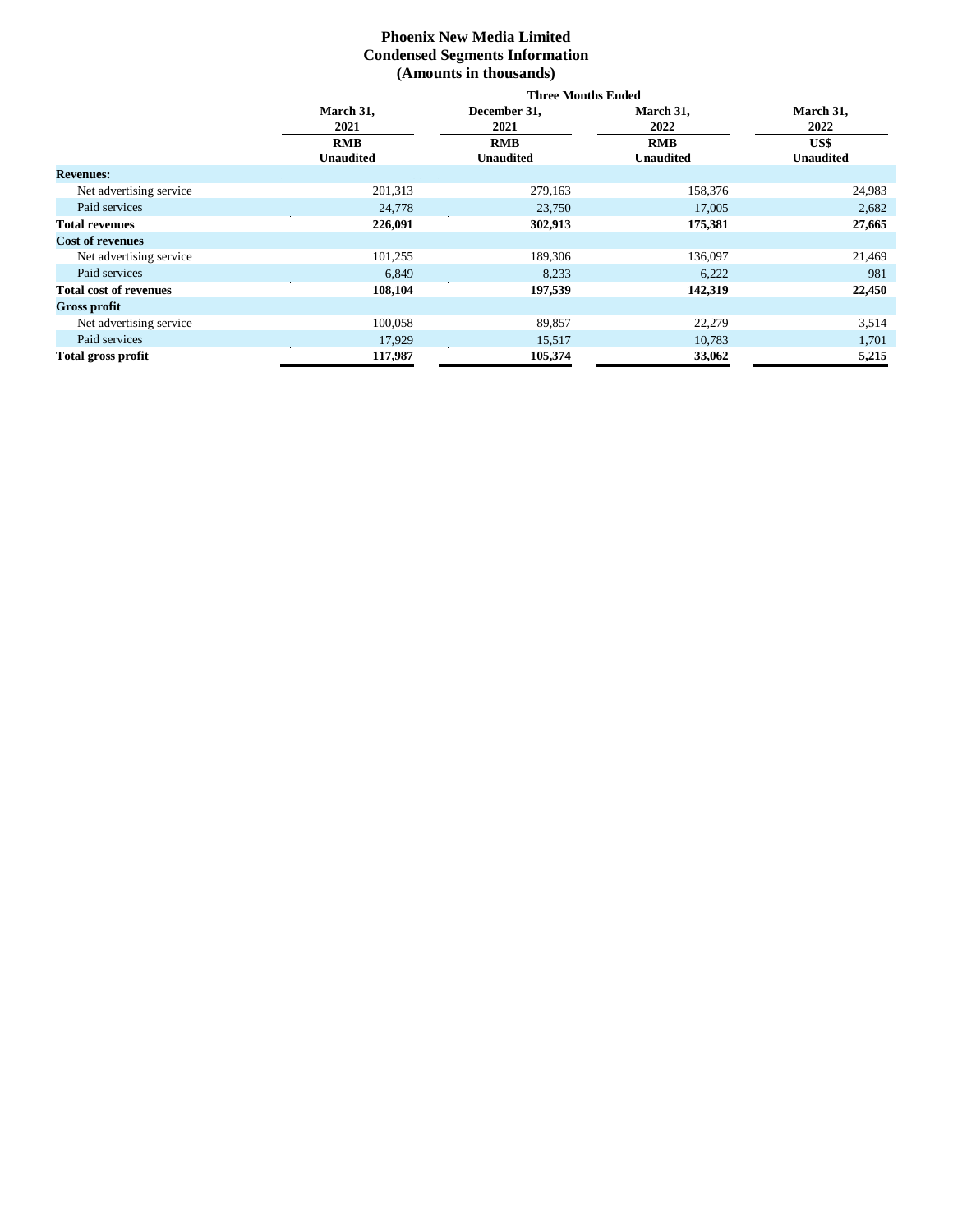# **Phoenix New Media Limited Condensed Information of Cost of Revenues (Amounts in thousands)**

|                               | <b>Three Months Ended</b> |                  |                  |                  |  |  |  |  |
|-------------------------------|---------------------------|------------------|------------------|------------------|--|--|--|--|
|                               | March 31,                 | December 31,     | March 31,        | March 31,        |  |  |  |  |
|                               | 2021                      | 2021             | 2022             | 2022             |  |  |  |  |
|                               | <b>RMB</b>                | <b>RMB</b>       | <b>RMB</b>       | US\$             |  |  |  |  |
|                               | <b>Unaudited</b>          | <b>Unaudited</b> | <b>Unaudited</b> | <b>Unaudited</b> |  |  |  |  |
| Revenue sharing fees          | 2,571                     | 14.380           | 3,646            | 575              |  |  |  |  |
| Content and operational costs | 91.717                    | 169,141          | 124,387          | 19,622           |  |  |  |  |
| <b>Bandwidth costs</b>        | 13,816                    | 14,018           | 14,286           | 2,253            |  |  |  |  |
| <b>Total cost of revenues</b> | 108,104                   | 197,539          | 142,319          | 22,450           |  |  |  |  |